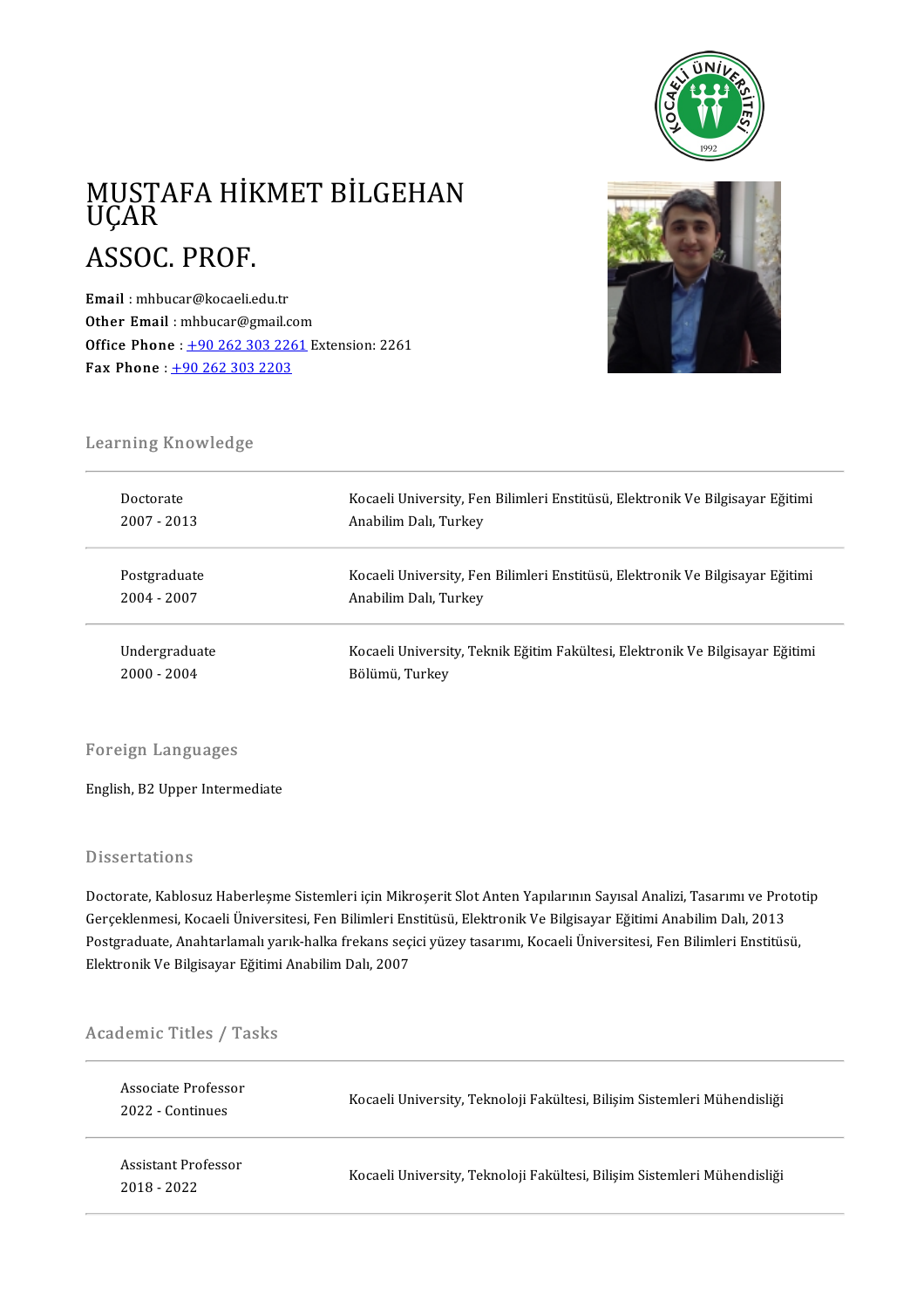Assistant Professor<br>2014 - 2018

Kocaeli University, Teknoloji Fakültesi, Bilişim Sistemleri Mühendisliği

Research Assistant 2004-2014

Kocaeli University, Teknik Eğitim Fakültesi, Elektronik Ve Bilgisayar Eğitimi

### Supported Projects

- 1. Solak S., Uçar M. H. B., Konyar M. Z., Project Supported by Higher Education Institutions, Development of a dual image-based reversible data hiding Algorithm with high embedding capacity, 2021 - 2022 2. Solak S., Uçar M. H. B. , Konyar M. Z. , Project Supported by Higher Education Institutions, Development of a dual<br>2. Uçar M. H. B. , Project Supported by Higher Education Institutions, Medikal Uygulamalar İçin Mikroşer
- image-based reversible data hiding Algorithm with high embeddin<br>Uçar M. H. B. , Project Supported by Higher Education Institutions,<br>Antenlerin Sayısal Analizi Tasarımı ve Fabrikasyonu, 2015 2016<br>Hear M. H. B., Endomli V. 3. Uçar M. H. B. , Project Supported by Higher Education Institutions, Medikal Uygulamalar İçin Mikroşerit İmplant<br>Antenlerin Sayısal Analizi Tasarımı ve Fabrikasyonu, 2015 - 2016<br>3. Uçar M. H. B. , Erdemli Y. E. , Project
- Antenlerin Sayısal Analizi Tasarımı ve Fabrikasyonu, 2015 2016<br>Uçar M. H. B. , Erdemli Y. E. , Project Supported by Higher Education Institutions, Kablosuz Haberleşme<br>İçin Mikroşerit Slot Anten Yapılarının Sayısal Analiz 3. Uçar M. H. B. , Erdemli Y. E. , Project Supported by Higher Education Institutions, Kablosuz Haberleşme Sistem<br>1. İçin Mikroşerit Slot Anten Yapılarının Sayısal Analizi Tasarımı ve Prototip Gerçeklenmesi, 2012 - 2013<br>1.
- İçin Mikroşerit Slot Aı<br>UÇAR M. H. B. , TUBIT<br>Üretimi, 2008 2011<br>Hear M. H. B. , Erdeml 5. UÇAR M. H. B. , TUBITAK Project, Elektronik Anahtarlamalı Çok Fonksiyonlu Anten Paneli EAÇAP Tasarımı<br>Üretimi, 2008 - 2011<br>5. Uçar M. H. B. , Erdemli Y. E. , Sondaş A., Project Supported by Higher Education Institutions
- Üretimi, 2008 2011<br>Uçar M. H. B. , Erdemli Y. E. , Sondaş A., Project Supported by Higher Edu<br>Metamateryal Yapıların Analizi Tasarımı ve Gerçeklenmesi, 2005 2007

Metamateryal Yapıların Analizi Tasarımı ve Gerçeklenmesi, 2005 - 2007<br>Articles Published in Journals That Entered SCI, SSCI and AHCI Indexes

- Fichtian Commission and School City Standard Commission and Section and Andrean School City Archimedean spiral<br>1. Multilayer Archimedean spiral antenna design for dual-band intra-arm implantable biotelemetric<br>1. Multilayer shoot absisted in journals that differed box, boot and infect<br>Multilayer Archimedean spiral antenna design for dual-band intra-a<br>smart health care monitoring system covering MICS and ISM bands Multilayer Archimed<br>smart health care m<br>UÇAR M. H. B. , Uras E.<br>EREQUENZ 2022 (Leu smart health care monitoring system covering MICS and ISM bands<br>UÇAR M. H. B. , Uras E.<br>FREQUENZ, 2022 (Journal Indexed in SCI) UÇAR M. H. B. , Uras E.<br>2. FREQUENZ, 2022 (Journal Indexed in SCI)<br>2. Numerical analysis, prototype implementation and in-vitro measurement of MICS/ISM band<br>2. Mumerical analysis, prototype implementation and in-vitro meas
- FREQUENZ, 2022 (Journal Indexed in SCI)<br>Numerical analysis, prototype implementation and in-vitro measurement<br>microstrip implant antennas for medical implant communication systems<br>UCAP M H P Ures F **Numerical analysis,<br>microstrip implant a<br>UÇAR M. H. B. , Uras E.<br>JOUPNAL OF THE EAC** microstrip implant antennas for medical implant communication systems<br>UÇAR M. H. B. , Uras E.<br>JOURNAL OF THE FACULTY OF ENGINEERING AND ARCHITECTURE OF GAZI UNIVERSITY, vol.37, no.4, pp.2177-2191, 2022 (Journal Indexed in SCI) 3. JOURNAL OF THE FACULTY OF ENGINEERING AND ARCHITECTURE OF GAZI UNIVERSITY, vol.<br>2191, 2022 (Journal Indexed in SCI)<br>3. Complementary SRR-Based Reflector to Enhance Microstrip Antenna Performance
- 2191, 2022 (<br>**Complemen**<br>Uçar M. H. B.<br>APPLIED COM Complementary SRR-Based Reflector to Enhance Microstrip Antenna Performance<br>Uçar M. H. B.<br>APPLIED COMPUTATIONAL ELECTROMAGNETICS SOCIETY JOURNAL, vol.36, no.6, pp.779-787, 2021 (Journal<br>Indeved in SCD Uçar M. H. B.<br>APPLIED COMPI<br>Indexed in SCI)<br>Computer bas APPLIED COMPUTATIONAL ELECTROMAGNETICS SOCIETY JOURNAL, vol.36, no.6, pp.779-787, 2021 (Journal<br>Indexed in SCI)<br>4. Computer-based evaluation to assess students' learning for the multiple-choice question-based<br>avame: CBE MC
- Indexed in SCI)<br>Computer-based evaluation to a<br>exams: CBE-MCQs software tool<br>SOLAKS, UCARM H, B., Albadwish Computer-based evaluation to asse<br>exams: CBE-MCQs software tool<br>SOLAK S., UÇAR M. H. B. , Albadwieh M.<br>COMPUTER ARRI ICATIONS IN ENCINE

exams: CBE-MCQs software tool<br>SOLAK S., UÇAR M. H. B. , Albadwieh M.<br>COMPUTER APPLICATIONS IN ENGINEERING EDUCATION, vol.28, no.6, pp.1406-1420, 2020 (Journal Indexed in<br>SCI) SOLA<br>COM<br>SCI)<br>Phot 5. COMPUTER APPLICATIONS IN ENGINEERING EDUCATION, vol.28<br>5. Photovoltaic panel simulation using a mobile application<br><sup>Virio B</sup>. <sup>Pingel O.</sub> User M. H. B.</sup>

- SCI)<br><mark>Photovoltaic panel simulati</mark><br>Kiris B., Bingol O., Ucar M. H. B.<br>Asta Physisa Polonisa A. vol 12 Kiris B., Bingol O., Ucar M. H. B.<br>Acta Physica Polonica A, vol.132, no.3, pp.922-925, 2017 (Journal Indexed in SCI Expanded) Kiris B., Bingol O., Ucar M. H. B.<br>Acta Physica Polonica A, vol.132, no.3, pp.922-925, 2017 (Journal Indexed in SCI Expanded)<br>6. An implantable microstrip antenna design for MICS-band biomedical applications<br>SONDAS A. UCAR
- Acta Physica Polonica A, v<br><mark>An implantable micros</mark><br>SONDAŞ A., UÇAR M. H. B.<br>TURKISH JOURNAL OF FL An implantable microstrip antenna design for MICS-band biomedical applications<br>SONDAŞ A., UÇAR M. H. B.<br>TURKISH JOURNAL OF ELECTRICAL ENGINEERING AND COMPUTER SCIENCES, vol.24, no.4, pp.2267-2273, 2016<br>(Jaurnal Indoved in SONDAŞ A., UÇAR M. H. B<br>TURKISH JOURNAL OF EI<br>(Journal Indexed in SCI)<br>Comnast matamatarial TURKISH JOURNAL OF ELECTRICAL ENGINEERING AN<br>(Journal Indexed in SCI)<br>7. Compact metamaterial-inspired band-pass filter
-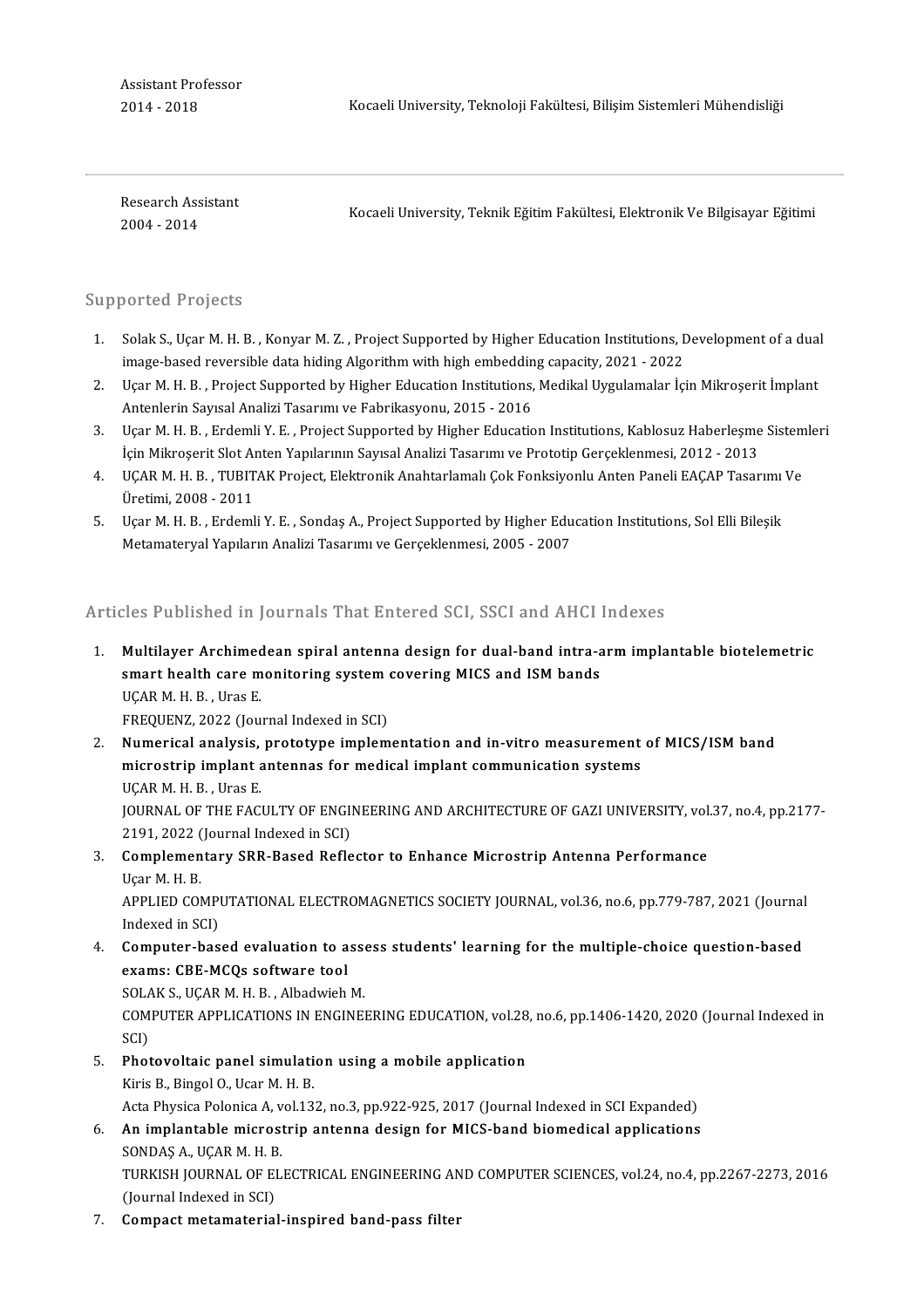Palandoken M., Ucar M. H. B.

Palandoken M., Ucar M. H. B.<br>Microwave and Optical Technology Letters, vol.56, no.12, pp.2903-2907, 2014 (Journal Indexed in SCI Expanded)<br>Triple hand microstripling fod printed wide alst antenne for WiMAX (WLAN enerations

- Palandoken M., Ucar M. H. B.<br>Microwave and Optical Technology Letters, vol.56, no.12, pp.2903-2907, 2014 (Journal Indexed in S<br>8. Triple-band microstripline-fed printed wide-slot antenna for WiMAX/WLAN operations<br>UCARM H. Microwave and Optical Techne<br>Triple-band microstripline<br>UÇAR M. H. B. , ERDEMLİ Y. E.<br>Annlied Computational Electra Triple-band microstripline-fed printed wide-slot antenna for WiMAX/WLAN operations<br>UÇAR M. H. B. , ERDEMLİ Y. E.<br>Applied Computational Electromagnetics Society Journal, vol.29, no.10, pp.793-800, 2014 (Journal Indexed in S UÇAR M. H.<br>Applied Cor<br>Expanded)<br>Dual band
- 9. Applied Computational Electromagnetics Society Journal, vol.29, no.10, pp.793-800, 2014 (Journal, expanded)<br>9. Dual-band loop-loaded printed dipole array with a corporate balun/feed structure<br>9. Dual-band loop-loaded pr Expanded)<br>9. Dual-band loop-loaded printed dipole array with a corporate balun/feed structure<br>SONDAS A., UÇAR M. H. B. , ERDEMLİY. E. Dual-band loop-loaded printed dipole array with a corporate balun/feed structure<br>SONDAS A., UÇAR M. H. B. , ERDEMLİ Y. E.<br>IET MICROWAVES ANTENNAS & PROPAGATION, vol.6, no.10, pp.1109-1116, 2012 (Journal Indexed in SCI)<br>Dua
- 10. Dual-band loop-loaded printed dipole antenna with a wideband microstrip balun structure IET MICROWAVES ANTENNAS & PROPAG.<br>Dual-band loop-loaded printed dipol<br>UÇAR M. H. B. , SONDAŞ A., ERDEMLİY. E.<br>Annlied Computational Electromagnatics ( Applied Computational Electromagnetics Society Journal, vol.27, no.6, pp.458-465, 2012 (Journal Indexed in SCI<br>Expanded) UCAR M. H. B., SONDAS A., ERDEMLI Y. E. Applied Computational Electromagnetics Society Journal, vol.27, no.6,<br>Expanded)<br>11. Tunable SRR-based substrate for a microstrip patch antenna<br>SONDAS A JICAR M H R EPDEMI I V E
- Expanded)<br>Tunable SRR-based substrate for a m<br>SONDAŞ A., UÇAR M. H. B. , ERDEMLİY. E.<br>TURKISH JOURNAL OF ELECTRICAL ENCI Tunable SRR-based substrate for a microstrip patch antenna<br>SONDAŞ A., UÇAR M. H. B. , ERDEMLİ Y. E.<br>TURKISH JOURNAL OF ELECTRICAL ENGINEERING AND COMPUTER SCIENCES, vol.20, no.1, pp.159-168, 2012<br>(Jaurnal Indoved in SCI) SONDAŞ A., UÇAR M. H. B<br>TURKISH JOURNAL OF EI<br>(Journal Indexed in SCI)<br>Suitsbable lean laade TURKISH JOURNAL OF ELECTRICAL ENGINEERING AND COMPUTER SCIENCES, vol.20,<br>(Journal Indexed in SCI)<br>12. Switchable loop-loaded printed dipole antenna with a balun/feed structure<br>SONDAS A JICAR M H B ERDEMLIVE
- (Journal Indexed in SCI)<br>Switchable loop-loaded printed dipol<br>SONDAŞ A., UÇAR M. H. B. , ERDEMLİ Y. E.<br>Missourus and Ontical Technology Letter SONDAȘ A., UÇAR M. H. B. , ERDEMLI Y. E.<br>Microwave and Optical Technology Letters, vol.54, no.1, pp.76-79, 2012 (Journal Indexed in SCI Expanded)

### Articles Published in Other Journals

Irticles Published in Other Journals<br>1. Görüntü İşleme Teknikleri ve Kelime Benzerliklerinin Ağırlıkları Algoritması Kullanılarak Geleneksel<br>Sinayların Değerlendirilmesi Sınavların Değerlendirilmesi<br>Sınavların Değerlendirilmesi<br>Sadik V. Salak S. Harı M. H. B Görüntü İşleme Teknikleri<br>Sınavların Değerlendirilme<br>Gedik Y., Solak S., Uçar M. H. B.<br>Asta Infalasiaa val 6 na 1 nn Sınavların Değerlendirilmesi<br>Gedik Y., Solak S., Uçar M. H. B.<br>Acta Infologica, vol.6, no.1, pp.127-139, 2022 (National Refreed University Journal)

6 Gedik Y., Solak S., Uçar M. H. B.<br>Acta Infologica, vol.6, no.1, pp.127-139, 2022 (National Refreed University Journal)<br>2. Cloud Based WEB Application Design for Automatic Turkish Business Card Recognition and Its<br>Perform Acta Infologica, vol.6, no.1, p<br>Cloud Based WEB Applic<br>Performance Evaluation<br>Sebin L Hear M H B - Selak Cloud Based WEB Applicat:<br>Performance Evaluation<br>Şahin İ., Uçar M. H. B. , Solak S.<br>Ceri Üniversitesi Fen Bilimleri

Sahin İ, Uçar M. H. B., Solak S.

Performance Evaluation<br>Şahin İ., Uçar M. H. B. , Solak S.<br>Gazi Üniversitesi Fen Bilimleri Dergisi Part: C Tasarım ve Teknoloji, vol.10, no.1, pp.118-134, 2022 (Other Refereed<br>National Journals) 3. Gazi Üniversitesi Fen Bilimleri Dergisi Part: C Tasarım ve Teknoloji, vol.10, no.1, pp.118-134<br>3. Gerçek Zamanlı Yüz Tanıma Tabanlı Personel Kontrol ve Takip Sistemi Tasarımı<br>5. MAMAKU KONYAR M.Z., SOLAKS, UGAR M.H.R.

National Journals)<br>Gerçek Zamanlı Yüz Tanıma Tabanlı Personel<br>MAMAK U., KONYAR M. Z. , SOLAK S., UÇAR M. H. B.<br>Ayruna Bilim ve Talmalaji Dargisi vel 2020 na 19 . Gerçek Zamanlı Yüz Tanıma Tabanlı Personel Kontrol ve Takip Sistemi Tasarımı<br>MAMAK U., KONYAR M. Z. , SOLAK S., UÇAR M. H. B.<br>Avrupa Bilim ve Teknoloji Dergisi, vol.2020, no.19, pp.497-504, 2020 (Refereed Journals of Other

MAMAK U., KONYAR M. Z. , SOLAK S., UÇAR M. H. B.<br>Avrupa Bilim ve Teknoloji Dergisi, vol.2020, no.19, pp.497-504, 2020 (Refereed Journals of Other Institutions)<br>4. ISM-Bandı Tıbbi Telemetri Uygulamaları için Fare Derisi Avrupa Bilim ve<br>I<mark>SM-Bandı Tıb</mark><br>Vitro Ölçümü<br>UCAP M H P ISM-Bandı Tıbbi Tele<br>Vitro Ölçümü<br>UÇAR M. H. B. , URAS E.<br>Süleyman Demirel Üniv

Vitro Ölçümü<br>UÇAR M. H. B. , URAS E.<br>Süleyman Demirel Üniversitesi Fen Bilimleri Enstitüsü Dergisi, vol.22, no.2, pp.695-702, 2017 (Other Refereed<br>National Journals) UÇAR M. H. B. , URA<br>Süleyman Demirel<br>National Journals)<br>Preparation of A 5. Süleyman Demirel Üniversitesi Fen Bilimleri Enstitüsü Dergisi, vol.22, no.2, pp.695-702, 2017 (Other Refereed<br>National Journals)<br>5. Preparation of A Human Skin Mimicking Gels For In Vitro Measurements of The Dual Band M

### National Journals)<br><mark>Preparation of A</mark><br>Implant Antenna<br>DOČANCI E JIGAR Preparation of A Human Skin Mimi<br>Implant Antenna<br>DOĞANCI E., UÇAR M. H. B. , SONDAŞ A.<br>Journal of the Turkish Chemical Society

I**mplant Antenna**<br>DOĞANCI E., UÇAR M. H. B. , SONDAŞ A.<br>Journal of the Turkish Chemical Society, Section A: Chemistry, vol.3, pp.583-596, 2016 (Other Refereed National DOĞANCI<br>Journal of<br>Journals)<br>Switcheb Journal of the Turkish Chemical Society, Section A: Chemis<br>Journals)<br>6. Switchable Split Ring Frequency Selective Surfaces<br>UCAR M H R SONDAS A ERDEMLI V E

Journals)<br>6. Switchable Split Ring Frequency Selective Surfaces<br>UÇAR M. H. B. , SONDAŞ A., ERDEMLİ Y. E.

Progress in Electromagnetic Research B, vol.6, pp.65-79, 2008 (Refereed Journals of Other Institutions)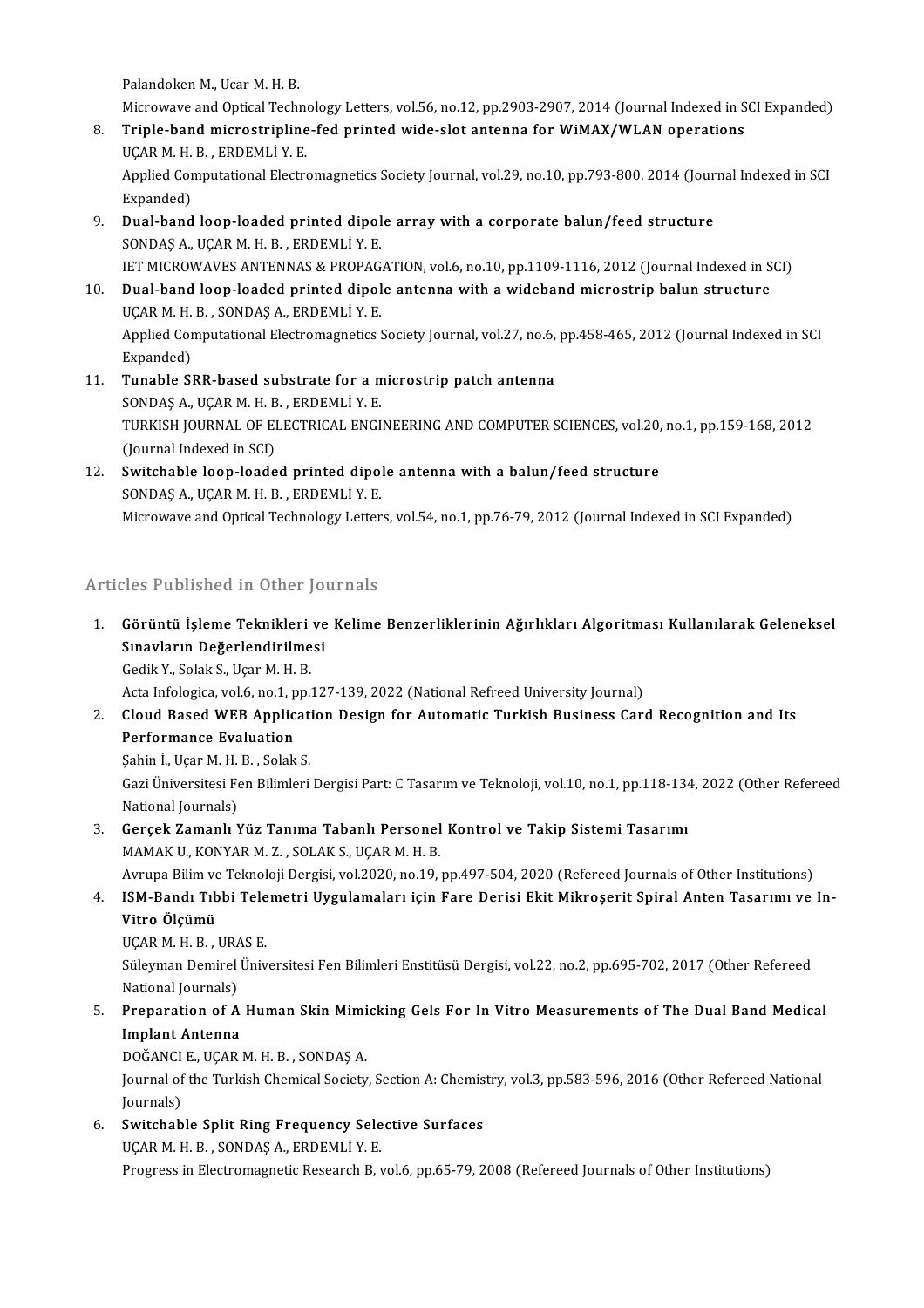Refereed Congress / Symposium Publications in Proceedings

lefereed Congress / Symposium Publications in Proceedings<br>1. 5G Mobil Haberleşme Uygulamaları için CSRR-DGS Tabanlı Minyatür Dairesel Yama Anten Tasarımı<br>. Kardağ A. UCAR M.H.R., CAKIR C Kazdağ A., UÇAR M. H. B., ÇAKIR G.<br>Kazdağ A., UÇAR M. H. B., ÇAKIR G.<br>URSI TÜRKİVE 2021 Y. Bilimsel Ker 5G Mobil Haberleşme Uygulamaları için CSRR-DGS Tabanlı Minyatür Dairesel Yama<br>Kazdağ A., UÇAR M. H. B. , ÇAKIR G.<br>URSI-TÜRKİYE 2021 X. Bilimsel Kongresi, Kocaeli/Gebze, Turkey, 07 September 2021, pp.1-3<br>CBW. Eed Misrestrin Kazdağ A., UÇAR M. H. B. , ÇAKIR G.<br>URSI-TÜRKİYE 2021 X. Bilimsel Kongresi, Kocaeli/Gebze, Turkey, 07 September 2021, pp.1-3<br>2. CPW-Fed Microstrip Monopole Antenna Design with 5.5 GHz Notch-band Filtering Characteristic fo URSI-TÜRKİYE 2021 X. Bilimsel Kongr<br>CPW-Fed Microstrip Monopole Ar<br>Ultra-Wideband Communications<br><sup>Wüdültman</sub>l V. UCAR M H B - CAVIR (</sup> KüçükvuralK.,UÇARM.H.B. ,ÇAKIRG. Ultra-Wideband Communications<br>Küçükvural K., UÇAR M. H. B. , ÇAKIR G.<br>29th Signal Processing and Communications Applications Conference (SIU) 2021, Turkey, 09 June 2021<br>WWAN (LTE Uvgulameları isin Conishant Oluklu Asıklık 3. WWAN/LTE Uygulamaları için Genişbant Oluklu Açıklık Dipol Anten Tasarımı 29th Signal Processing and Communications<br>WWAN/LTE Uygulamaları için Genişba<br>UÇAR M. H. B. , SONDAŞ A., DEMİRYÜREK O.<br>2. International Engineering Besearsh Sumn 3. International Engineering Research Symposium-INERS 2019, Düzce, Turkey, 5 - 07 September 2019 UÇAR M. H. B. , SONDAŞ A., DEMİRYÜREK O.<br>3. International Engineering Research Symposium-INERS 2019, Düzce, Turk.<br>4. Cift –bantlı Çift–polarizasyonlu SRR-ilhamlı Frekans Seçici Yüzey<br>SONDAS A. UCAR M. H. R 3. International Engineeri<br>**Çift –bantlı Çift–polariz**<br>SONDAŞ A., UÇAR M. H. B.<br><sup>2</sup>. International Engineeri Çift –bantlı Çift–polarizasyonlu SRR-ilhamlı Frekans Seçici Yüzey<br>SONDAŞ A., UÇAR M. H. B.<br>3. International Engineering Research Symposium (INERS'xx19), Düzce, Turkey, 5 - 07 July 2019, pp.121<br>ISM Bandı Tıbbi Telemetri Hyg SONDAŞ A., UÇAR M. H. B.<br>3. International Engineering Research Symposium (INERS'xx19), Düzce, Turkey, 5 - 07 July 2019, pp.121<br>5. ISM Bandı Tıbbi Telemetri Uygulamaları için Fare Derisi İçi Ekit Mikroşerit Spiral Anten 3. International Enginee<br>**ISM Bandı Tıbbi Tele**<br>UÇAR M. H. B. , URAS E.<br>YY Piyamedikal Mühan ISM Bandı Tıbbi Telemetri Uygulamaları için Fare Derisi İçi Ekit Mikroşer<br>UÇAR M. H. B. , URAS E.<br>XX. Biyomedikal Mühendisliği Ulusal Toplantısı BİYOMU'16, 3 - 05 November 2016<br>Pealization of Photoveltais Panels Simulation UÇAR M. H. B. , URAS E.<br>XX. Biyomedikal Mühendisliği Ulusal Toplantısı BİYOMU'16, 3 - 05 November 2016<br>6. Realization of Photovoltaic Panels Simulation In Mobile Enviroment XX. Biyomedikal Mühendisliği Ulusal 1<br>Realization of Photovoltaic Panel<br>BERKAY K., BİNGÖL O., UÇAR M. H. B.<br><sup>2nd Intornational Conference on Com</sup> 3rd International Conference on Computational and Experimental Science and Engineerng ICCESEN2016, 19 - 24<br>October 2016 BERKAY K., BİI<br>3rd Internation<br>October 2016<br>ISM Pandı Bi 3rd International Conference on Computational and Experimental Science and Engineerng ICCES<br>October 2016<br>7. ISM Bandı Biyotelemetri Uygulamaları İçin Fare Derisi İçi Mikroşerit Anten Tasarımı<br>URAS E JIGAR M H R October 2016<br>ISM Bandı Biyotelem<br>URAS E., UÇAR M. H. B.<br>VIIII UPSI Türkiye 201 ISM Bandı Biyotelemetri Uygulamaları İçin Fare Derisi İçi Mikroşeı<br>URAS E., UÇAR M. H. B.<br>VIIII. URSI-Türkiye 2016 Bilimsel Kongresi, Turkey, 1 - 03 September 2016<br>Creating of A Human Skin Mimieling Col For Modisel Implant URAS E., UÇAR M. H. B.<br>VIIII. URSI-Türkiye 2016 Bilimsel Kongresi, Turkey, 1 - 03 September 2016<br>8. Creating of A Human Skin Mimicking Gel For Medical Implant Applications Operating In The MICS<br>9. Creating of A Huma VIIII. URSI-Türkiye 2016 Bilimsel Kongresi, Turkey, 1 - 03 September 2016<br>Creating of A Human Skin Mimicking Gel For Medical Implant Applications Operating In The<br>and ISM Bands And An Exemplary Antenna Return Loss Measurem Creating of A Human Skin Mimickin<br>and ISM Bands And An Exemplary<br>DOĞANCI E., UÇAR M. H. B. , SONDAŞ A.<br>29th National Chemistry Congress, Mer and ISM Bands And An Exemplary Antenna Return Loss Measurement For Testing Purpose<br>DOĞANCI E., UÇAR M. H. B. , SONDAŞ A.<br>28th National Chemistry Congress, Mersin, Turkey, 15 August 2016 DOĞANCI E., UÇAR M. H. B. , SONDAŞ A.<br>28th National Chemistry Congress, Mersin, Turkey, 15 August 2016<br>9. CREATING OF A SKIN MIMICKING MATERIAL FOR MEDICAL IMPLANT APPLICATIONS OPERATING IN<br>THE MICS AND ISM PANDS AND AN EX 28th National Chemistry Congress, Mersin, Turkey, 15 August 2016<br>CREATING OF A SKIN MIMICKING MATERIAL FOR MEDICAL IMPLANT APPLICATIONS OPERATIN<br>THE MICS AND ISM BANDS AND AN EXEMPLARY ANTENNA RETURN LOSS MEASUREMENT FOR<br>T THE MICS AND ISM BANDS AND AN EXEMPLARY ANTENNA RETURN LOSS MEASUREMENT FOR TESTING PURPOSE DOĞANCIE.,UÇARM.H.B. ,URASE. **TESTING PURPOSE<br>DOĞANCI E., UÇAR M. H. B. , URAS E.<br>28. Ulusal Kimya Kongresi, Turkey, 15 - 21 August 2016<br>A miniature implantable misrestrin antanna desis** 10. A miniature implantable microstrip antenna design for dual band URAS E, UÇAR M. H. B., SONDAŞ A. 28. Ulusal Kimya Kongresi, Turkey,<br>A miniature implantable micros<br>URAS E., UÇAR M. H. B. , SONDAŞ A.<br>Computational Electromagnetics Int A miniature implantable microstrip antenna design for dual band<br>URAS E., UÇAR M. H. B. , SONDAŞ A.<br>Computational Electromagnetics International Workshop (CEM-15), İzmir, Turkey, 2 - 04 July 2015, pp.58-59<br>A Dual band Impla 11. A Dual band Implentable Antenna Design<br>SONDAS A., UCAR M. H. B., URAS E. Computational Electromagnetics Int<br>**A Dual band Implentable Anten**<br>SONDAŞ A., UÇAR M. H. B. , URAS E.<br>2014 JEEE 22nd Signal Processing s A Dual band Implentable Antenna Design<br>SONDAŞ A., UÇAR M. H. B. , URAS E.<br>2014 IEEE 22nd Signal Processing and Communications Applications Conference (SIU 2014), Turkey, 23 - 25 April<br>2014 IP 1820 1822

2014 IEEE 22nd Sign.<br>2014 IEEE 22nd Sign.<br>2014, pp.1830-1832 2014 IEEE 22nd Signal Processing and Communications Applications Conference (SIU 2014), Tur<br>2014, pp.1830-1832<br>12. A dual-band implantable antenna design Çift-bantli mikroşerit implant anten tasarimi<br>50NDAS A JICAR M H B J 2014, pp.1830-1832<br>12. A dual-band implantable antenna design Çift-bantli mikroşerit implant anten tasarimi

- 2014 22nd Signal Processing and Communications Applications Conference, SIU 2014, Trabzon, Turkey, 23 25<br>April 2014, pp.1830-1832 SONDAS A., UÇAR M. H. B., URAS E. 2014 22nd Signal Processing and Communications Applications Conference, SIU 2C<br>April 2014, pp.1830-1832<br>13. Design of 2×2 UWB printed antenna array for see-through-wall imaging<br>UCAB M H B SONDAS A EPDEMLI Y E
- April 2014, pp.1830-1832<br>Design of 2×2 UWB printed antenna<br>UÇAR M. H. B. , SONDAŞ A., ERDEMLİY. E.<br>International Werksbon en Computationa Design of 2×2 UWB printed antenna array for see-through-wall imaging<br>UÇAR M. H. B. , SONDAŞ A., ERDEMLİ Y. E.<br>International Workshop on Computational Electromagnetics, CEM 2013, İzmir, Turkey, 2 - 05 August 2013, pp.26-<br>27 UÇA<br>Inte<br>27 International Workshop on Computational Electromagnetics, CEM 2013, İzmir, Tur<br>27<br>14. Design of 2×2 UWB printed antenna array for see-through-wall imaging<br>UCAR M H R SONDAS A ERDEMLİ V E
- 27<br>Design of 2×2 UWB printed antenna<br>UÇAR M. H. B. , SONDAŞ A., ERDEMLİ Y. E.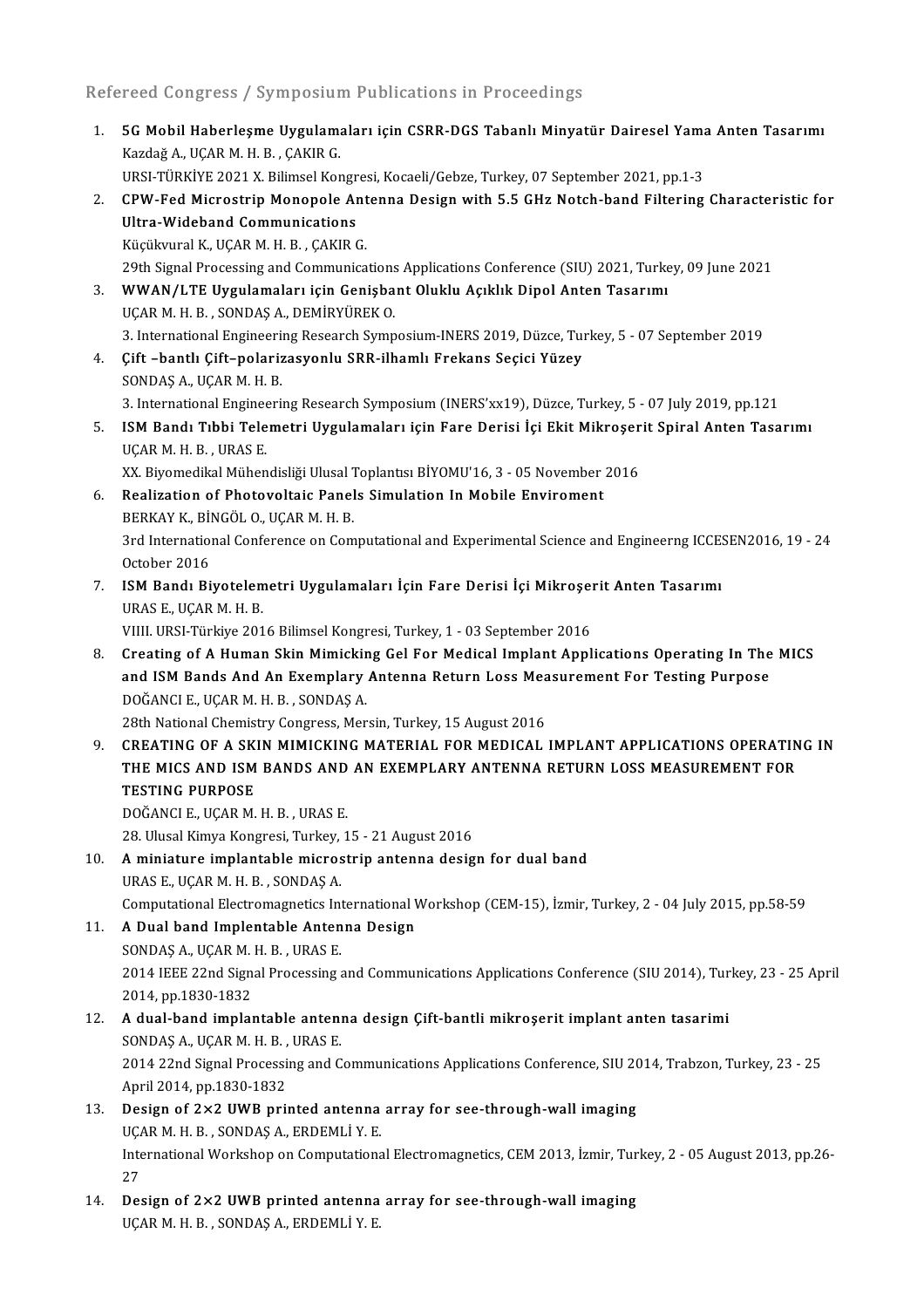2013 Computational Electromagnetics Workshop, CEM 2013, İzmir, Turkey, 2 - 05 August 2013, pp.26-27<br>An implantable misrestrip antanne design fan biomedisel telemetry.

- 2013 Computational Electromagnetics Workshop, CEM 2013, İzmir, Turkey, 2<br>15. An implantable microstrip antenna design for biomedical telemetry 2013 Computational Elect<br>An implantable microst<br>SONDAŞ A., UÇAR M. H. B.<br>International Conference An implantable microstrip antenna design for biomedical telemetry<br>SONDAŞ A., UÇAR M. H. B.<br>International Conference on Electronics, Computer and Computation (ICECCO-13), Turkey, 7 - 09 November 2013,<br>nn <sup>22–2E</sup> SONDAȘ<br>Internatio<br>pp.32-35<br>LobVIEW International Conference on Electronics, Computer and Computa<br>pp.32-35<br>16. LabVIEW Tabanlı Anten Işıma Örüntüsü Ölçüm Düzeneği<br>UCAB M H B - UBAS E ABSLAN C-SONDAS A, EPDEMLİ V E
- pp.32-35<br>LabVIEW Tabanlı Anten Işıma Örüntüsü Ölçüm Düzene;<br>UÇAR M. H. B. , URAS E., ARSLAN C., SONDAŞ A., ERDEMLİ Y. E.<br>2. Ulusal EMC Konferansı (EMC 2012), Turkey 9.-11 Sontemb UÇAR M. H. B., URAS E., ARSLAN C., SONDAŞ A., ERDEMLİ Y. E.<br>2. Ulusal EMC Konferansı (EMC-2013), Turkey, 9 - 11 September 2013, pp.1-4 UÇAR M. H. B., URAS E., ARSLAN C., SONDAŞ A., ERDEMLİ Y. E.<br>2. Ulusal EMC Konferansı (EMC-2013), Turkey, 9 - 11 September 2013, pp.1-4<br>17. An implantable microstrip antenna design for biomedical telemetry<br>SONDAS A. UCAR M. 2. Ulusal EMC Konferansı<br>**An implantable micros**<br>SONDAŞ A., UÇAR M. H. B.<br>2012.10th International C An implantable microstrip antenna design for biomedical telemetry<br>SONDAŞ A., UÇAR M. H. B.<br>2013 10th International Conference on Electronics, Computer and Computation, ICECCO 2013, Ankara, Turkey, 7 -<br>08 November 2013, pp. SONDAŞ A., UÇAR M. H. B.<br>2013 10th International Confe<br>08 November 2013, pp.32-35<br>Design of 2 v. 2 HWP Prints 18. O8 November 2013, pp.32-35<br>18. Design of 2 x 2 UWB Printed Antenna Array for See-Through-Wall Imaging UÇARM.H.B. ,SONDAŞA.,ERDEMLİY.E. Design of 2 x 2 UWB Printed Antenna Array for See-Through-Wall Imaging<br>UÇAR M. H. B. , SONDAŞ A., ERDEMLİ Y. E.<br>Computational Electromagnetics Workshop (CEM), İzmir, Turkey, 2 - 05 August 2013, pp.26-27<br>Misrostriplina soun UÇAR M. H. B. , SONDAŞ A., ERDEMLİ Y. E.<br>Computational Electromagnetics Workshop (CEM), İzmir, Turkey, 2 - 05 August 2013, pp.26-27<br>19. Microstripline-coupled printed wide-slot antenna with loop loadings for dual-band WiMA Computation<br>Microstripl<br>operations<br>UCAR M H E Microstripline-coupled pri<br>operations<br>UÇAR M. H. B. , ERDEMLİ Y. E.<br>Jaint 2012 JEEE International operations<br>UÇAR M. H. B. , ERDEMLİ Y. E.<br>Joint 2012 IEEE International Symposium on Antennas and Propagation and USNC-URSI National Radio Science<br>Mesting ARSURSI 2012, Chiesge, U. United States Of America, 9, . 14 July 201 UÇAR M. H. B. , ERDEMLİ Y. E.<br>Joint 2012 IEEE International Symposium on Antennas and Propagation and US<br>Meeting, APSURSI 2012, Chicago, IL, United States Of America, 8 - 14 July 2012<br>Vanaktën Divet Kontrollü Bant Cosinon 30. Joint 2012 IEEE International Symposium on Antennas and Propagation an<br>Meeting, APSURSI 2012, Chicago, IL, United States Of America, 8 - 14 July 2<br>20. Varaktör Diyot Kontrollü Bant Geçiren Mikroşerit Filtre Tasarımı<br>SO Meeting, APSURSI 2012, Chicago, IL, United States Of America, 8 - 14 July 2012<br>20. Varaktör Diyot Kontrollü Bant Geçiren Mikroşerit Filtre Tasarımı<br>SONDAŞ A., UÇAR M. H. B. , ERDEMLİ Y. E. Varaktör Diyot Kontrollü Bant Geçiren Mikroşerit Filtre Tasarımı<br>SONDAŞ A., UÇAR M. H. B. , ERDEMLİ Y. E.<br>VI. URSI-Türkiye'xx2012 Bilimsel Kongresi, Turkey, 2 - 05 September 2012, pp.1-4<br>A Compact Erequency Tunable Microst 21. A Compact Frequency Tunable Microstrip Band Stop Filter Design SONDAS A., UCAR M. H. B., ERDEMLI Y. E. VI. URSI-Türkiye'xx2012 Bilimsel Kongres<br>A Compact Frequency Tunable Micro<br>SONDAŞ A., UÇAR M. H. B. , ERDEMLİ Y. E.<br>Mediterranean Microurus Sumnesium (M A Compact Frequency Tunable Microstrip Band Stop Filter Design<br>SONDAS A., UÇAR M. H. B. , ERDEMLİ Y. E.<br>Mediterranean Microwave Symposium (MMS2012), Turkey, 2 - 05 September 2012<br>Microstripline Eod Printed Wide Slet Antenn 22. Microstripline Fed Printed Wide Slot Antenna with Notch Band for UWB Applications UCAR M. H. B., SONDAS A., ERDEMLI Y. E. Mediterranean Microwave Symposium (M<br>Microstripline Fed Printed Wide Slot<br>UÇAR M. H. B. , SONDAŞ A., ERDEMLİ Y. E.<br>Mediterranean Microwaye Symposium (M Microstripline Fed Printed Wide Slot Antenna with Notch Band for UWB A<br>UÇAR M. H. B. , SONDAŞ A., ERDEMLİ Y. E.<br>Mediterranean Microwave Symposium (MMS2012), Turkey, 2 - 05 September 2012<br>Conis Bantlı Mikrosorit Balun Tasar 23. Geniş Bantlı Mikroşerit Balun Tasarımı<br>UÇAR M. H. B., SONDAŞ A., ERDEMLİ Y. E. Mediterranean Microwave Symposium (M.<br>Geniş Bantlı Mikroşerit Balun Tasarıı<br>UÇAR M. H. B. , SONDAŞ A., ERDEMLİ Y. E.<br>V. UPSL Türkiye<sup>12010</sup> Bilimsel Kangresi, C Geniş Bantlı Mikroşerit Balun Tasarımı<br>UÇAR M. H. B. , SONDAŞ A., ERDEMLİ Y. E.<br>V. URSI-Türkiye'2010 Bilimsel Kongresi, Cyprus (Kktc), 25 - 27 August 2010, pp.219-222<br>Pual Band Loop Looded Printed Dinale Arrey. 24. Dual Band Loop Loaded Printed Dipole Array<br>SONDAS A., UCAR M. H. B., ERDEMLI Y. E. V. URSI-Türkiye'2010 Bilimsel Kongresi, C<br>Dual Band Loop Loaded Printed Dipe<br>SONDAŞ A., UÇAR M. H. B. , ERDEMLİ Y. E.<br>Mediterranean Misrovaya Symnesiym (M Dual Band Loop Loaded Printed Dipole Array<br>SONDAŞ A., UÇAR M. H. B. , ERDEMLİ Y. E.<br>Mediterranean Microwave Symposium (MMS2010), Cyprus (Kktc), 25 - 27 August 2010, pp.62-64<br>Halka Vüldemeli Mikrosenit Dipol Arten Tesenum. 25. Halka Yüklemeli Mikroşerit Dipol Anten Tasarımı<br>SONDAŞ A., UÇAR M. H. B., ERDEMLİ Y. E. Mediterranean Microwave Symposium (M<br>Halka Yüklemeli Mikroşerit Dipol Ant<br>SONDAŞ A., UÇAR M. H. B. , ERDEMLİY. E.<br>V. UPSL Türkiye'yy2010 Bilimsel Kongresi Halka Yüklemeli Mikroşerit Dipol Anten Tasarımı<br>SONDAŞ A., UÇAR M. H. B. , ERDEMLİ Y. E.<br>V. URSI-Türkiye'xx2010 Bilimsel Kongresi, Cyprus (Kktc), 25 - 27 August 2010, pp.101-104<br>Covrimisi BE Veri Toplama Sistemi isin UHE B 26. SONDAŞ A., UÇAR M. H. B. , ERDEMLİ Y. E.<br>26. Cevrimiçi RF Veri Toplama Sistemi için UHF RFID Okuyucu Anten Tasarımı<br>26. Cevrimiçi RF Veri Toplama Sistemi için UHF RFID Okuyucu Anten Tasarımı V. URSI-Türkiye'xx2010 Bilimsel Kongresi<br>Çevrimiçi RF Veri Toplama Sistemi iç<br>UÇAR M. H. B. , SONDAŞ A., ERDEMLİ Y. E.<br>V. URSI Türkiye'?010 Bilimsel Kongresi G Çevrimiçi RF Veri Toplama Sistemi için UHF RFID Okuyucu Anten Tasarımı<br>UÇAR M. H. B. , SONDAŞ A., ERDEMLİ Y. E.<br>V. URSI-Türkiye'2010 Bilimsel Kongresi, Cyprus (Kktc), 25 - 27 August 2010, pp.105-108<br>Tunabla Laan Laadad Bri 27. Tunable Loop Loaded Printed Dipole Antenna Design V. URSI-Türkiye'2010 Bilimsel Kongresi, C<br>Tunable Loop Loaded Printed Dipole<br>SONDAŞ A., UÇAR M. H. B. , ERDEMLİ Y. E.<br>2010 IEEE AR S International Sumnosium 2010 IEEE AP-S International Symposium on Antennas and Propagation and USNC/CNC/URSI Meeting, 11 - 17 July 2010, pp.1-4 SONDAS A, UÇAR M.H.B., ERDEMLİ Y.E. 2010 IEEE AP-S International Symposium on Antennas and Pr<br>2010, pp.1-4<br>28. Tunable Loop-Loaded Printed Dipole Antenna Design<br>SONDAS A JICAR M H B ERDEMLI V E 2010, pp.1-4<br>Tunable Loop-Loaded Printed Dipole<br>SONDAŞ A., UÇAR M. H. B. , ERDEMLİ Y. E.<br>2010 IEEE International Sumnasium Ante Tunable Loop-Loaded Printed Dipole Antenna Design<br>SONDAŞ A., UÇAR M. H. B. , ERDEMLİ Y. E.<br>2010 IEEE International Symposium Antennas and Propagation/CNC-USNC/URSI Radio Science Meeting, Toronto,<br>Canada 11 - 17 July 2010 SONDAȘ A., UÇAR M. H. B.,<br>2010 IEEE International Sy<br>Canada, 11 - 17 July 2010<br>Leen Leeded Brinted D

2010 IEEE International Symposium Antennas and Propagation/CNC-USNC/URSI Radio :<br>Canada, 11 - 17 July 2010<br>29. Loop Loaded Printed Dipole Array Design for a Dual Band Radar Application<br>UCAR M H B SONDAS A ERDEMLI Y F Canada, 11 - 17 July 2010<br><mark>Loop Loaded Printed Dipole Array</mark> D<br>UÇAR M. H. B. , SONDAŞ A., ERDEMLİ Y. E.